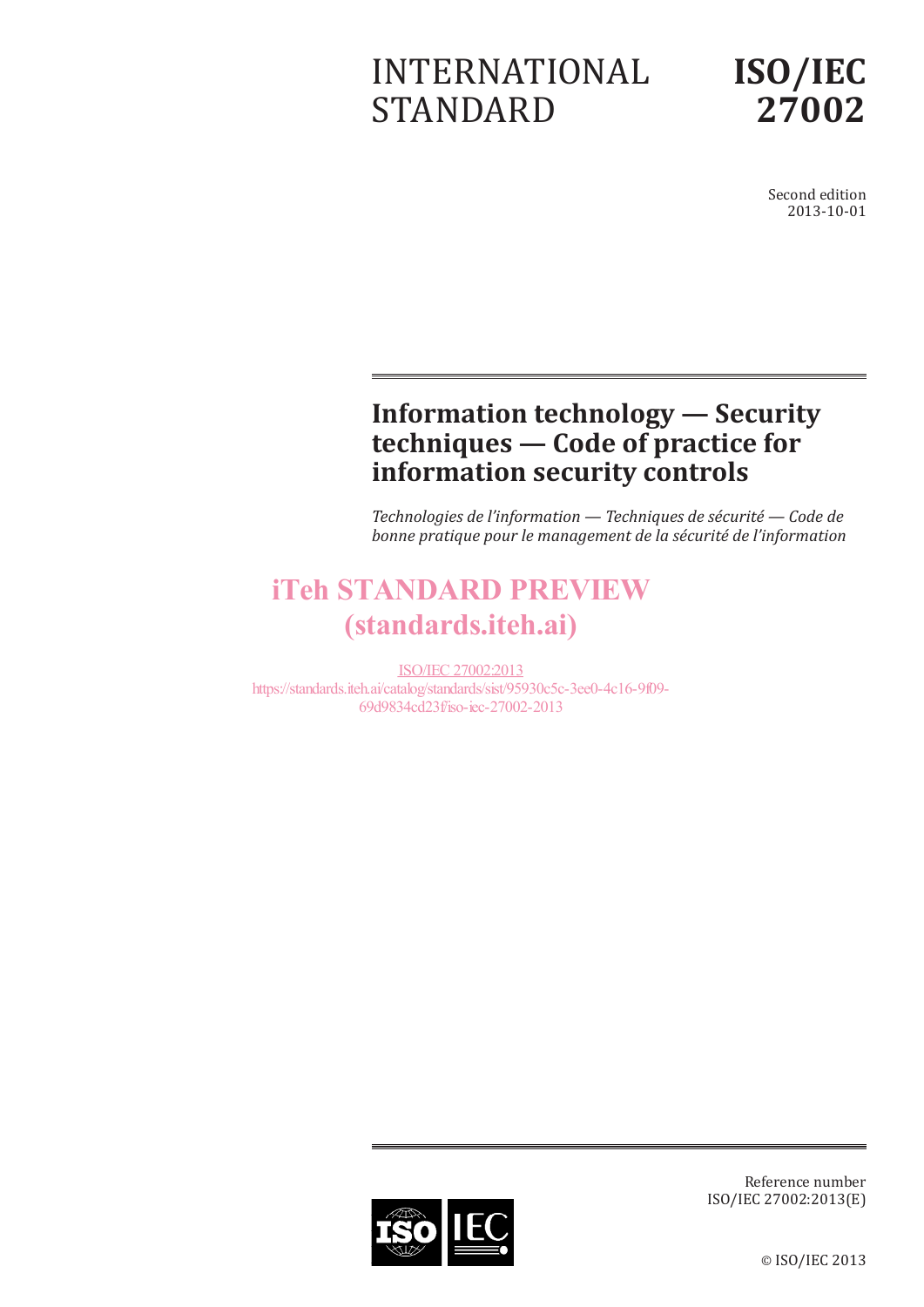# iTeh STANDARD PREVIEW (standards.iteh.ai)

ISO/IEC 27002:2013 https://standards.iteh.ai/catalog/standards/sist/95930c5c-3ee0-4c16-9f09- 69d9834cd23f/iso-iec-27002-2013



## © ISO/IEC 2013

All rights reserved. Unless otherwise specified, no part of this publication may be reproduced or utilized otherwise in any form or by any means, electronic or mechanical, including photocopying, or posting on the internet or an intranet, without prior written permission. Permission can be requested from either ISO at the address below or ISO's member body in the country of the requester.

ISO copyright office Case postale 56 • CH-1211 Geneva 20 Tel. + 41 22 749 01 11 Fax + 41 22 749 09 47 E-mail copyright@iso.org Web www.iso.org

Published in Switzerland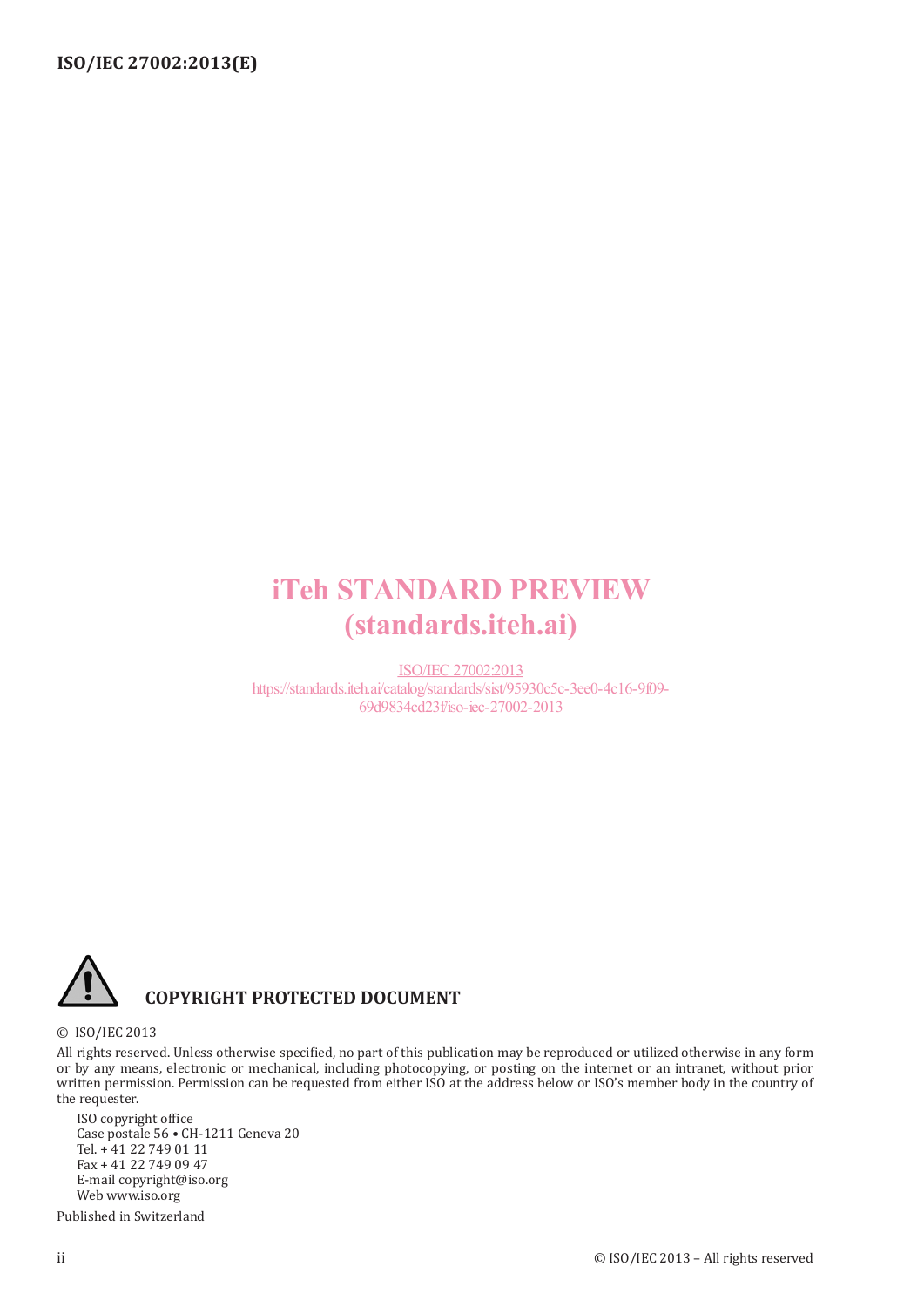# **Contents**

| $\bf{0}$  |                                                                                                                                                                              |                                                                                                                                                                              |  |  |
|-----------|------------------------------------------------------------------------------------------------------------------------------------------------------------------------------|------------------------------------------------------------------------------------------------------------------------------------------------------------------------------|--|--|
| 1         |                                                                                                                                                                              |                                                                                                                                                                              |  |  |
| 2         |                                                                                                                                                                              |                                                                                                                                                                              |  |  |
| 3         |                                                                                                                                                                              |                                                                                                                                                                              |  |  |
| 4         | Structure of this standard <b>Exercise Active 2018</b> 1                                                                                                                     |                                                                                                                                                                              |  |  |
|           | 4.1                                                                                                                                                                          |                                                                                                                                                                              |  |  |
|           | 4.2                                                                                                                                                                          |                                                                                                                                                                              |  |  |
| 5         | 5.1                                                                                                                                                                          |                                                                                                                                                                              |  |  |
| 6         |                                                                                                                                                                              | Organization of information security <b>Executive Security</b> 1 4                                                                                                           |  |  |
|           | 6.1                                                                                                                                                                          |                                                                                                                                                                              |  |  |
|           | 6.2                                                                                                                                                                          |                                                                                                                                                                              |  |  |
| 7         |                                                                                                                                                                              |                                                                                                                                                                              |  |  |
|           | 7.1<br>7.2                                                                                                                                                                   |                                                                                                                                                                              |  |  |
|           | 7.3                                                                                                                                                                          |                                                                                                                                                                              |  |  |
| 8         |                                                                                                                                                                              | Asset management <b>heater ANDARD PREVIEW</b><br>8.1 Responsibility for assets 13<br>8.2 Information classification dards.itch.ai) 15                                        |  |  |
|           |                                                                                                                                                                              |                                                                                                                                                                              |  |  |
|           | 8.3                                                                                                                                                                          |                                                                                                                                                                              |  |  |
| 9         |                                                                                                                                                                              |                                                                                                                                                                              |  |  |
|           |                                                                                                                                                                              | 19<br>19 Marchi Business : et access managements of decessed of triging 2002-2013<br>19 Marchi Business : et access managements decessed in the 27002-2013<br>21 Marchi 2013 |  |  |
|           |                                                                                                                                                                              |                                                                                                                                                                              |  |  |
|           | 9.3<br>9.4                                                                                                                                                                   | System and application access control <b>System</b> and application access control <b>System</b> and application access control                                              |  |  |
| <b>10</b> |                                                                                                                                                                              |                                                                                                                                                                              |  |  |
|           | 10.1                                                                                                                                                                         |                                                                                                                                                                              |  |  |
| 11        | Physical and environmental security <b>Exercise Act and Exercise 20</b>                                                                                                      |                                                                                                                                                                              |  |  |
|           | 11.1                                                                                                                                                                         |                                                                                                                                                                              |  |  |
|           | 11.2                                                                                                                                                                         |                                                                                                                                                                              |  |  |
| 12        |                                                                                                                                                                              |                                                                                                                                                                              |  |  |
|           | 12.1<br>12.2                                                                                                                                                                 |                                                                                                                                                                              |  |  |
|           | 12.3                                                                                                                                                                         |                                                                                                                                                                              |  |  |
|           | 12.4                                                                                                                                                                         |                                                                                                                                                                              |  |  |
|           | 12.5<br>12.6                                                                                                                                                                 |                                                                                                                                                                              |  |  |
|           | 12.7                                                                                                                                                                         |                                                                                                                                                                              |  |  |
| 13        | Communications security <b>29</b>                                                                                                                                            |                                                                                                                                                                              |  |  |
|           | 13.1                                                                                                                                                                         |                                                                                                                                                                              |  |  |
|           | 13.2                                                                                                                                                                         |                                                                                                                                                                              |  |  |
| 14        | System acquisition, development and maintenance <b>manufacture of the COV</b> 54<br>Security requirements of information systems <b>ELECTER SECURITY SECURITY</b> 54<br>14.1 |                                                                                                                                                                              |  |  |
|           | 14.2                                                                                                                                                                         |                                                                                                                                                                              |  |  |
|           | 14.3                                                                                                                                                                         |                                                                                                                                                                              |  |  |
| 15        |                                                                                                                                                                              |                                                                                                                                                                              |  |  |
|           | 15.1                                                                                                                                                                         |                                                                                                                                                                              |  |  |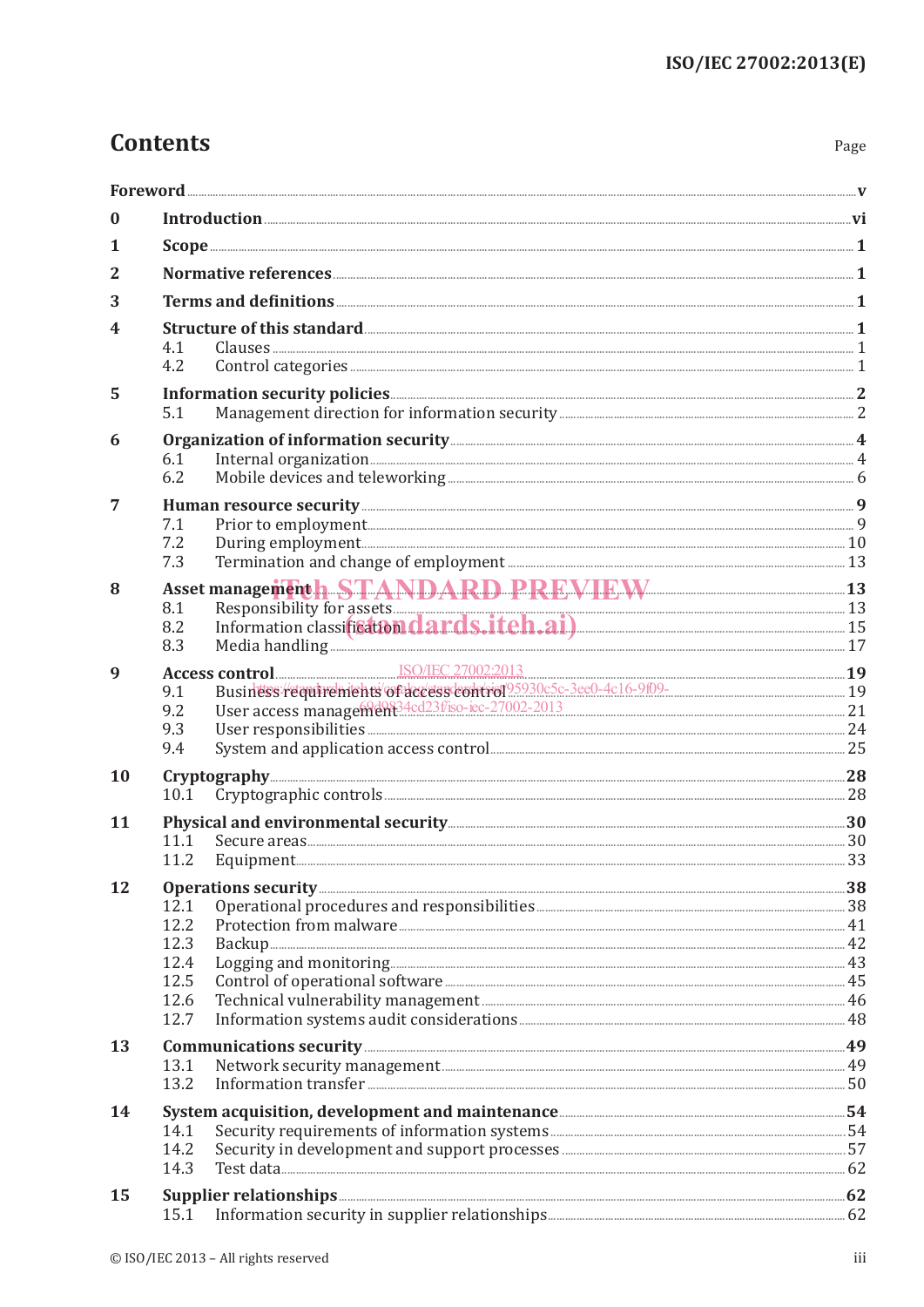# ISO/IEC 27002:2013(E)

|    | 15.2 Supplier service delivery management <b>Construction Construction</b> 66                                                                                                                                                                                                                                              |    |
|----|----------------------------------------------------------------------------------------------------------------------------------------------------------------------------------------------------------------------------------------------------------------------------------------------------------------------------|----|
| 16 | Information security incident management 2000 100 million 0.000 0.000 million 0.000 0.000 million 0.000 0.000 million 0.000 0.000 million 0.000 0.000 million 0.000 million 0.000 million 0.000 million 0.000 million 0.000 mi<br>16.1 Management of information security incidents and improvements <b>Managements</b> 67 |    |
| 17 | 17.1 Information security continuity <b>Execution</b> 21                                                                                                                                                                                                                                                                   |    |
| 18 |                                                                                                                                                                                                                                                                                                                            | 74 |
|    |                                                                                                                                                                                                                                                                                                                            |    |

# **iTeh STANDARD PREVIEW** (standards.iteh.ai)

**ISO/IEC 27002:2013** 

https://standards.iteh.ai/catalog/standards/sist/95930c5c-3ee0-4c16-9f09-69d9834cd23f/iso-iec-27002-2013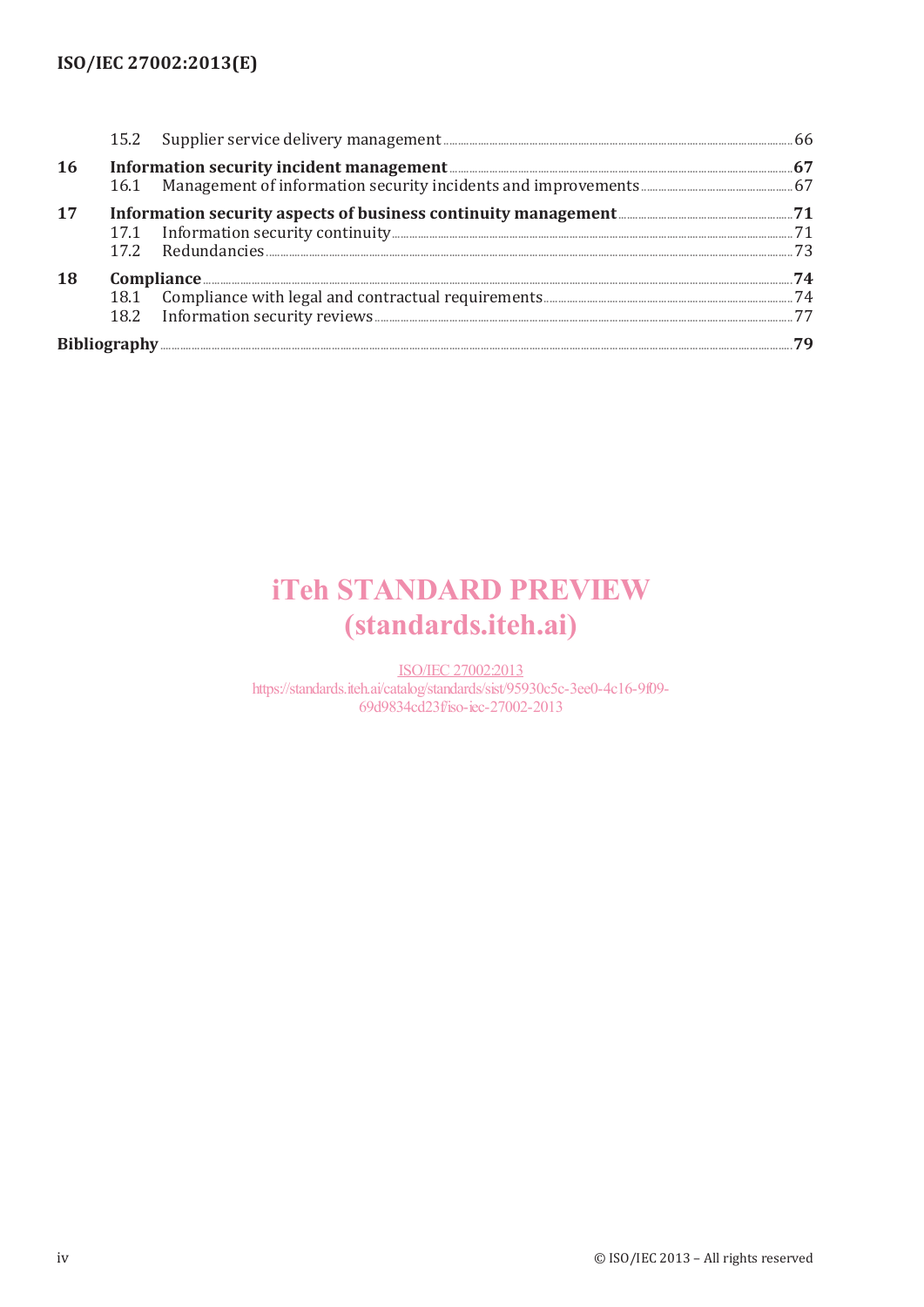# **Foreword**

ISO (the International Organization for Standardization) and IEC (the International Electrotechnical Commission) form the specialized system for worldwide standardization. National bodies that are members of ISO or IEC participate in the development of International Standards through technical committees established by the respective organization to deal with particular fields of technical activity. ISO and IEC technical committees collaborate in fields of mutual interest. Other international organizations, governmental and non-governmental, in liaison with ISO and IEC, also take part in the work. In the field of information technology, ISO and IEC have established a joint technical committee, ISO/IEC JTC 1.

International Standards are drafted in accordance with the rules given in the ISO/IEC Directives, Part 2.

ISO/IEC 27002 was prepared by Joint Technical Committee ISO/IEC JTC 1, *Information technology*, Subcommittee SC 27, *IT Security techniques*.

Attention is drawn to the possibility that some of the elements of this document may be the subject of patent rights. ISO shall not be held responsible for identifying any or all such patent rights.

This second edition cancels and replaces the first edition (ISO/IEC 27002:2005), which has been technically and structurally revised.

# iTeh STANDARD PREVIEW (standards.iteh.ai)

ISO/IEC 27002:2013 https://standards.iteh.ai/catalog/standards/sist/95930c5c-3ee0-4c16-9f09- 69d9834cd23f/iso-iec-27002-2013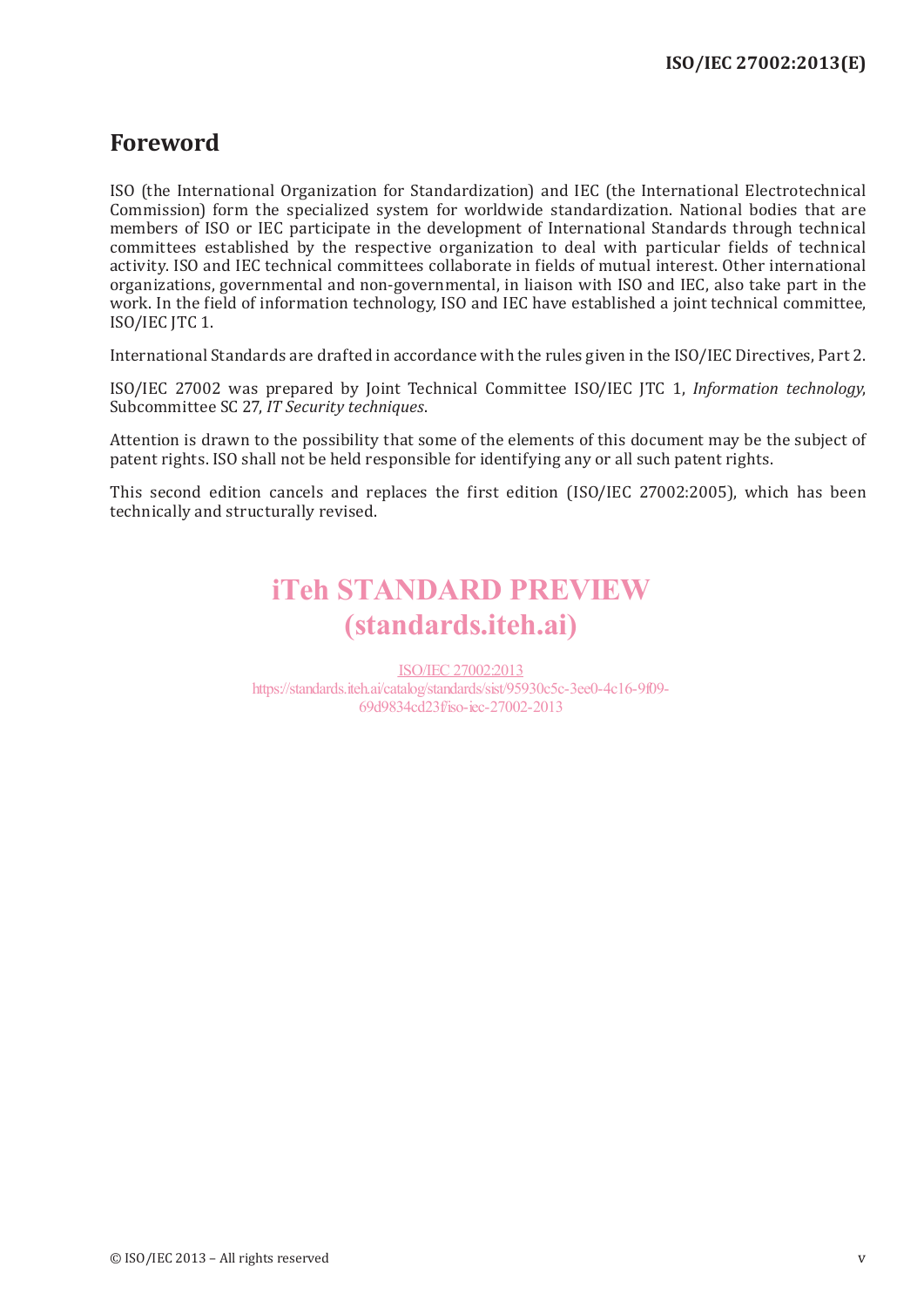# **0 Introduction**

# **0.1 Background and context**

This International Standard is designed for organizations to use as a reference for selecting controls within the process of implementing an Information Security Management System (ISMS) based on ISO/IEC 27001 $[10]$  or as a guidance document for organizations implementing commonly accepted information security controls. This standard is also intended for use in developing industry- and organization-specific information security management guidelines, taking into consideration their specific information security risk environment(s).

Organizations of all types and sizes (including public and private sector, commercial and non-profit) collect, process, store and transmit information in many forms including electronic, physical and verbal (e.g. conversations and presentations).

The value of information goes beyond the written words, numbers and images: knowledge, concepts, ideas and brands are examples of intangible forms of information. In an interconnected world, information and related processes, systems, networks and personnel involved in their operation, handling and protection are assets that, like other important business assets, are valuable to an organization's business and consequently deserve or require protection against various hazards.

Assets are subject to both deliberate and accidental threats while the related processes, systems, networks and people have inherent vulnerabilities. Changes to business processes and systems or other external changes (such as new laws and regulations) may create new information security risks. Therefore, given the multitude of ways in which threats could take advantage of vulnerabilities to harm<br>the organization, information security risks are always present. Effective information security reduces the organization, information security risks are always present. Effective information security reduces these risks by protecting the organization against threats and vulnerabilities, and then reduces impacts to ite assets. to its assets.

Information security is achieved by implementi<mark>ng a suitable set o</mark>f controls, including policies, processes, procedures, organizational structures and software and hardware functions. These controls need to be established, implemented, monitored, reviewed and improved, where necessary, to ensure that the specific security and business objectives of the organization are met. An ISMS such as that specified in ISO/IEC 27001[10] takes a holistic, coordinated view of the organization's information security risks in order to implement a comprehensive suite of information security controls under the overall framework of a coherent management system.

Many information systems have not been designed to be secure in the sense of ISO/IEC 27001[10] and this standard. The security that can be achieved through technical means is limited and should be supported by appropriate management and procedures. Identifying which controls should be in place requires careful planning and attention to detail. A successful ISMS requires support by all employees in the organization. It can also require participation from shareholders, suppliers or other external parties. Specialist advice from external parties can also be needed.

In a more general sense, effective information security also assures management and other stakeholders that the organization's assets are reasonably safe and protected against harm, thereby acting as a business enabler.

## **0.2 Information security requirements**

It is essential that an organization identifies its security requirements. There are three main sources of security requirements:

- a) the assessment of risks to the organization, taking into account the organization's overall business strategy and objectives. Through a risk assessment, threats to assets are identified, vulnerability to and likelihood of occurrence is evaluated and potential impact is estimated;
- b) the legal, statutory, regulatory and contractual requirements that an organization, its trading partners, contractors and service providers have to satisfy, and their socio-cultural environment;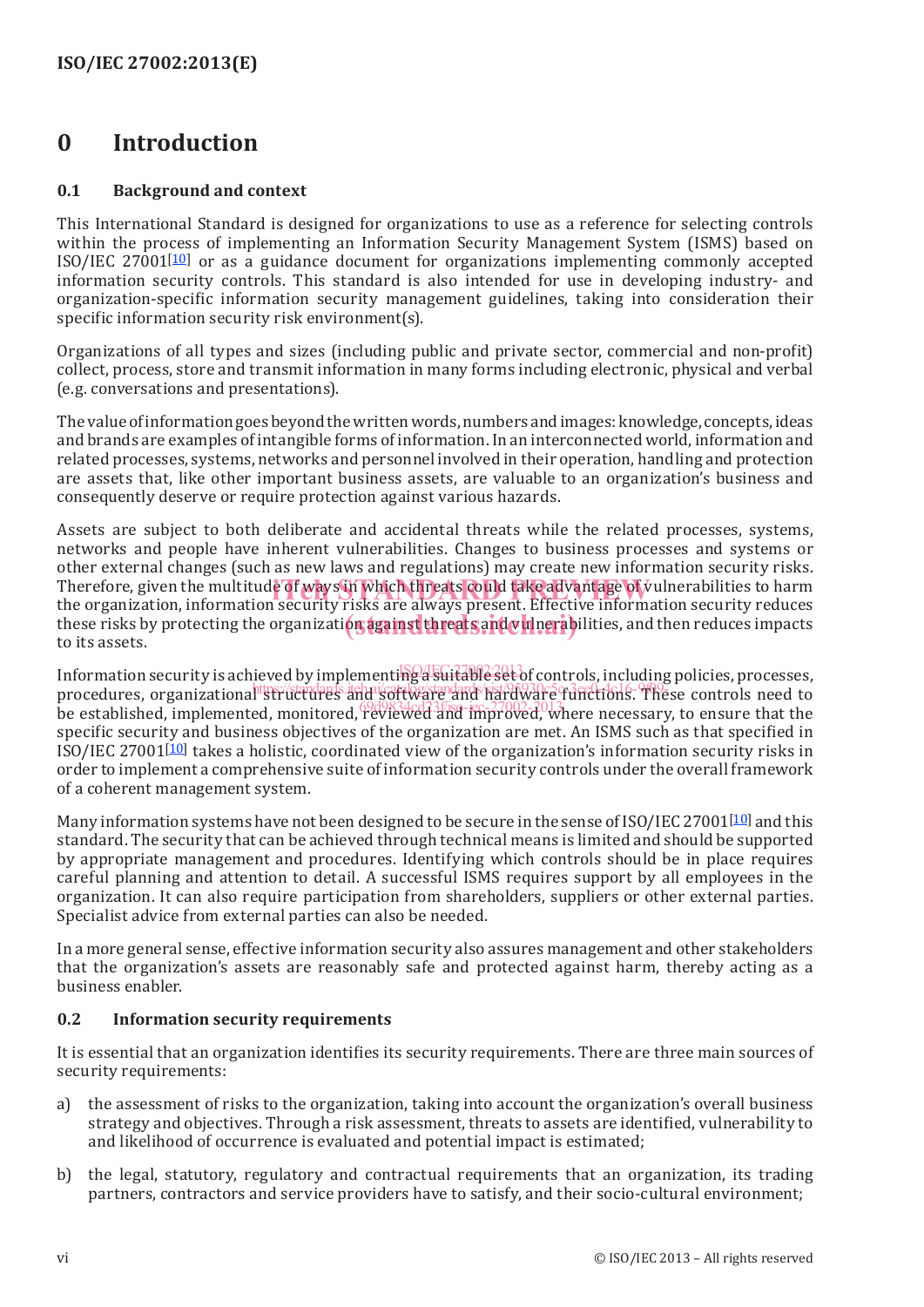c) the set of principles, objectives and business requirements for information handling, processing, storing, communicating and archiving that an organization has developed to support its operations.

Resources employed in implementing controls need to be balanced against the business harm likely to result from security issues in the absence of those controls. The results of a risk assessment will help guide and determine the appropriate management action and priorities for managing information security risks and for implementing controls selected to protect against these risks.

ISO/IEC 27005[11] provides information security risk management guidance, including advice on risk assessment, risk treatment, risk acceptance, risk communication, risk monitoring and risk review.

## **0.3 Selecting controls**

Controls can be selected from this standard or from other control sets, or new controls can be designed to meet specific needs as appropriate.

The selection of controls is dependent upon organizational decisions based on the criteria for risk acceptance, risk treatment options and the general risk management approach applied to the organization, and should also be subject to all relevant national and international legislation and regulations. Control selection also depends on the manner in which controls interact to provide defence in depth.

Some of the controls in this standard can be considered as guiding principles for information security management and applicable for most organizations. The controls are explained in more detail below along with implementation guidance. More information about selecting controls and other risk treatment options can be found in ISO/IEC 27005.[11]

# 0.4 Developing your own guidelines DARD PREVIEW

This International Standard may be regarded as a starting point for developing organization-specific guidelines. Not all of the controls and guidance in this code of practice may be applicable. Furthermore, additional controls and guidelines not included in this standard may be required. When documents are developed containing additional guidelines or controls, it may be useful to include cross-references to clauses in this standard where applicable to facilitate compliance checking by auditors and business partners.

## **0.5 Lifecycle considerations**

Information has a natural lifecycle, from creation and origination through storage, processing, use and transmission to its eventual destruction or decay. The value of, and risks to, assets may vary during their lifetime (e.g. unauthorized disclosure or theft of a company's financial accounts is far less significant after they have been formally published) but information security remains important to some extent at all stages.

Information systems have lifecycles within which they are conceived, specified, designed, developed, tested, implemented, used, maintained and eventually retired from service and disposed of. Information security should be taken into account at every stage. New system developments and changes to existing systems present opportunities for organizations to update and improve security controls, taking actual incidents and current and projected information security risks into account.

## **0.6 Related standards**

While this standard offers guidance on a broad range of information security controls that are commonly applied in many different organizations, the remaining standards in the ISO/IEC 27000 family provide complementary advice or requirements on other aspects of the overall process of managing information security.

Refer to ISO/IEC27000 for a general introduction to both ISMSs and the family of standards. ISO/IEC27000 provides a glossary, formally defining most of the terms used throughout the ISO/IEC 27000 family of standards, and describes the scope and objectives for each member of the family.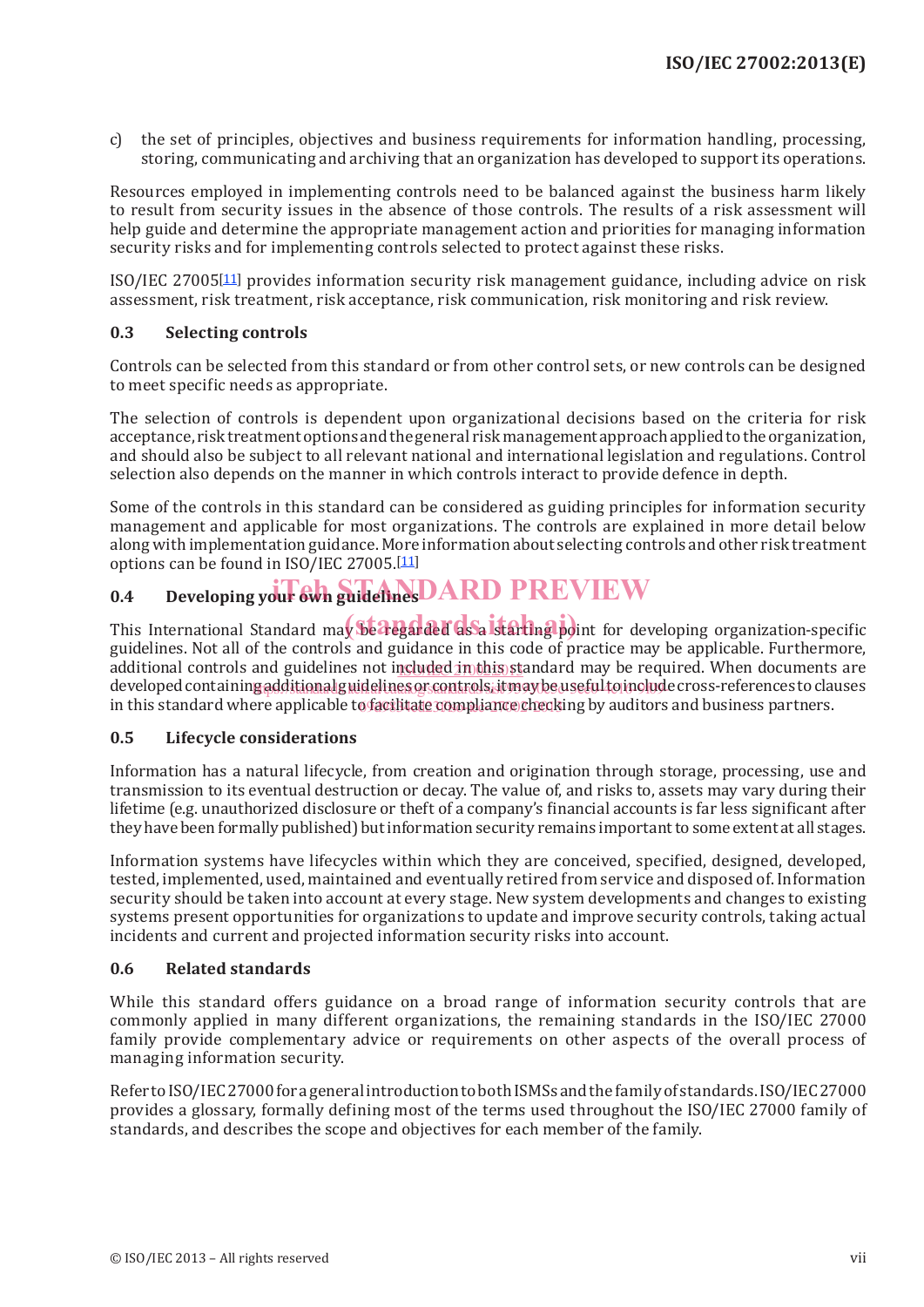# iTeh STANDARD PREVIEW (standards.iteh.ai)

ISO/IEC 27002:2013 https://standards.iteh.ai/catalog/standards/sist/95930c5c-3ee0-4c16-9f09- 69d9834cd23f/iso-iec-27002-2013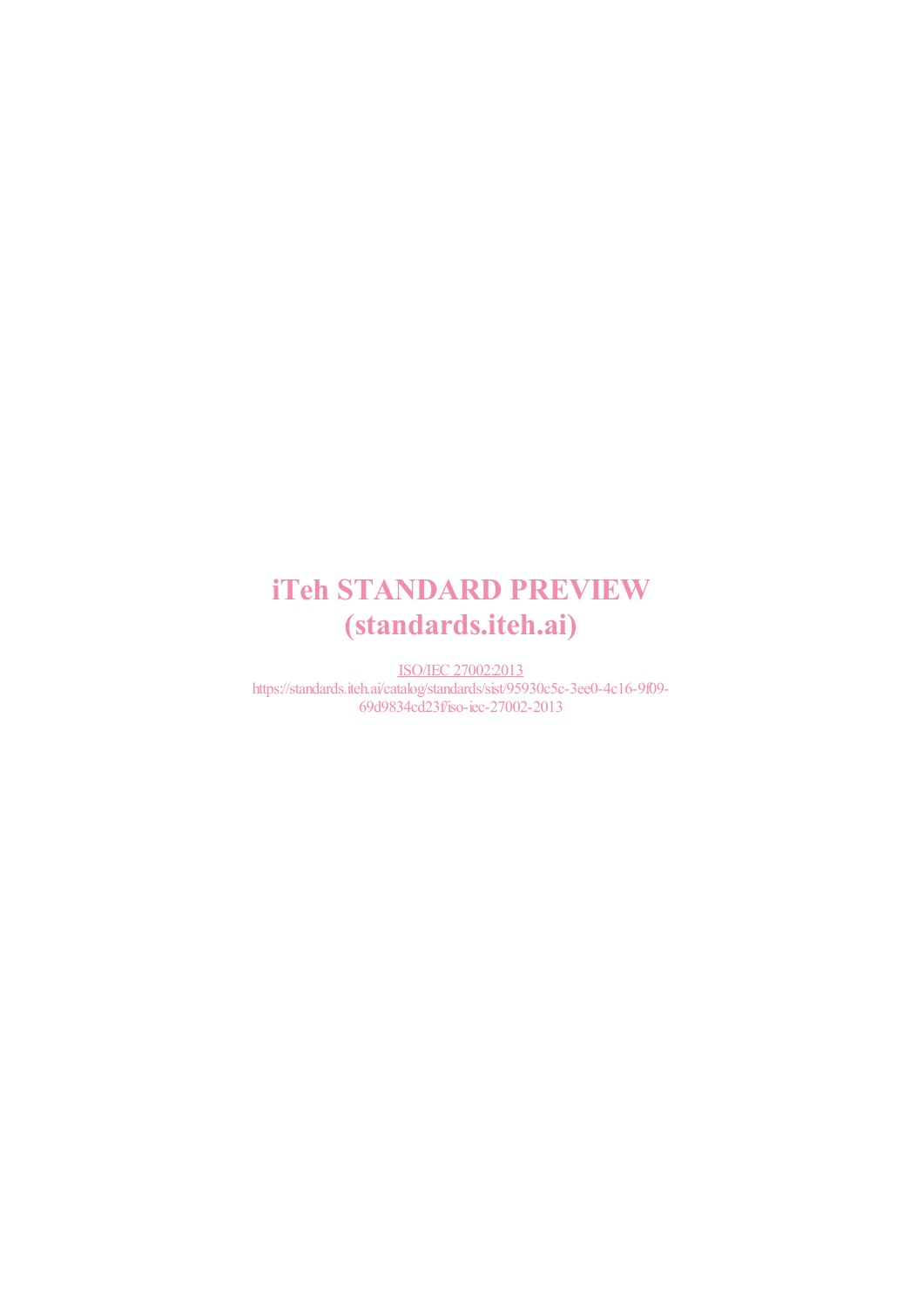# **Information technology — Security techniques — Code of practice for information security controls**

# **1 Scope**

This International Standard gives guidelines for organizational information security standards and information security management practices including the selection, implementation and management of controls taking into consideration the organization's information security risk environment(s).

This International Standard is designed to be used by organizations that intend to:

- a) select controls within the process of implementing an Information Security Management System based on ISO/IEC 27001;[10]
- b) implement commonly accepted information security controls;
- c) develop their own information security management guidelines.

# **2 Normative references**

The following documents, the whole or in part, are normatively referenced in this document and are indispensable for its application. For dated references, only the edition cited applies. For undated indispensable for its application. For dated references, only the edition cited applies. For<br>references, the latest edition of the referenced document (including any amendments) applies.

ISO/IEC 27000, Information technology<sub>SO/IE</sub>Security techniques — Information security management *systems — Overview and vocabulary* https://standards.iteh.ai/catalog/standards/sist/95930c5c-3ee0-4c16-9f09- 69d9834cd23f/iso-iec-27002-2013

# **3 Terms and definitions**

For the purposes of this document, the terms and definitions given in ISO/IEC 27000 apply.

# **4 Structure of this standard**

This standard contains 14 security control clauses collectively containing a total of 35 main security categories and 114 controls.

# **4.1 Clauses**

Each clause defining security controls contains one or more main security categories.

The order of the clauses in this standard does not imply their importance. Depending on the circumstances, security controls from any or all clauses could be important, therefore each organization applying this standard should identify applicable controls, how important these are and their application to individual business processes. Furthermore, lists in this standard are not in priority order.

# **4.2 Control categories**

Each main security control category contains:

- a) a control objective stating what is to be achieved;
- b) one or more controls that can be applied to achieve the control objective.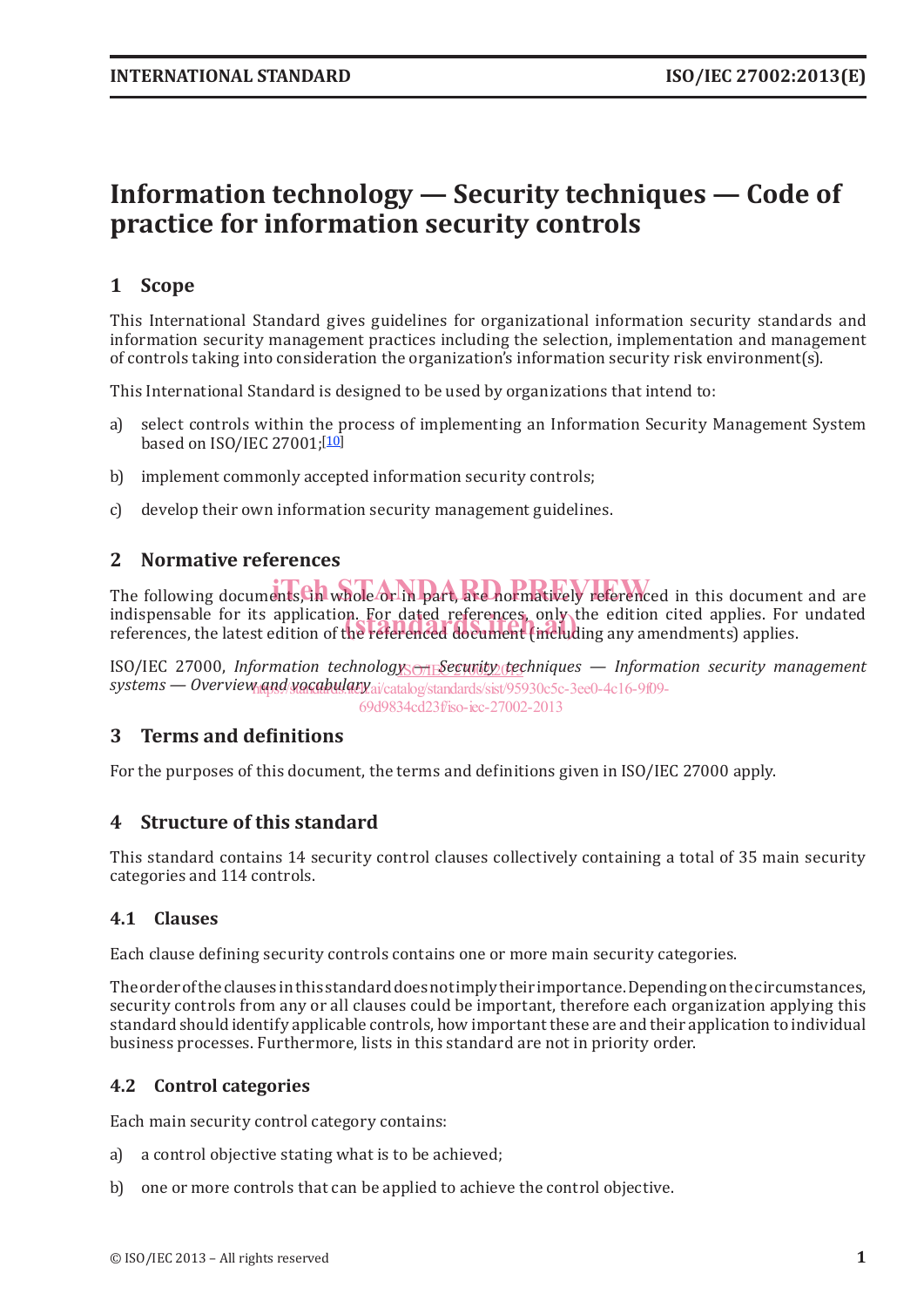# **ISO/IEC 27002:2013(E)**

Control descriptions are structured as follows:

# Control

Defines the specific control statement, to satisfy the control objective.

## Implementation guidance

Provides more detailed information to support the implementation of the control and meeting the control objective. The guidance may not be entirely suitable or sufficient in all situations and may not fulfil the organization's specific control requirements. .

## Other information

Provides further information that may need to be considered, for example legal considerations and references to other standards. If there is no other information to be provided this part is not shown.

# **5 Information security policies**

# **5.1 Management direction for information security**

Objective: To provide management direction and support for information security in accordance with business requirements and relevant laws and regulations.

# **5.1.1** Policies for information Security ANDARD PREVIEW (standards.iteh.ai)

Control

A set of policies for information security shou<u>ld be defined <sub>(</sub>ap</u>proved by management, published and communicated to employees and relevant external parties sist/95930c5c-3ee0-4c16-9f09-

## Implementation guidance

69d9834cd23f/iso-iec-27002-2013

At the highest level, organizations should define an "information security policy" which is approved by management and which sets out the organization's approach to managing its information security objectives.

Information security policies should address requirements created by:

- a) business strategy;
- b) regulations, legislation and contracts;
- c) the current and projected information security threat environment.

The information security policy should contain statements concerning:

- a) definition of information security, objectives and principles to guide all activities relating to information security;
- b) assignment of general and specific responsibilities for information security management to defined roles;
- c) processes for handling deviations and exceptions.

At a lower level, the information security policy should be supported by topic-specific policies, which further mandate the implementation of information security controls and are typically structured to address the needs of certain target groups within an organization or to cover certain topics.

Examples of such policy topics include:

a) access control (see Clause 9);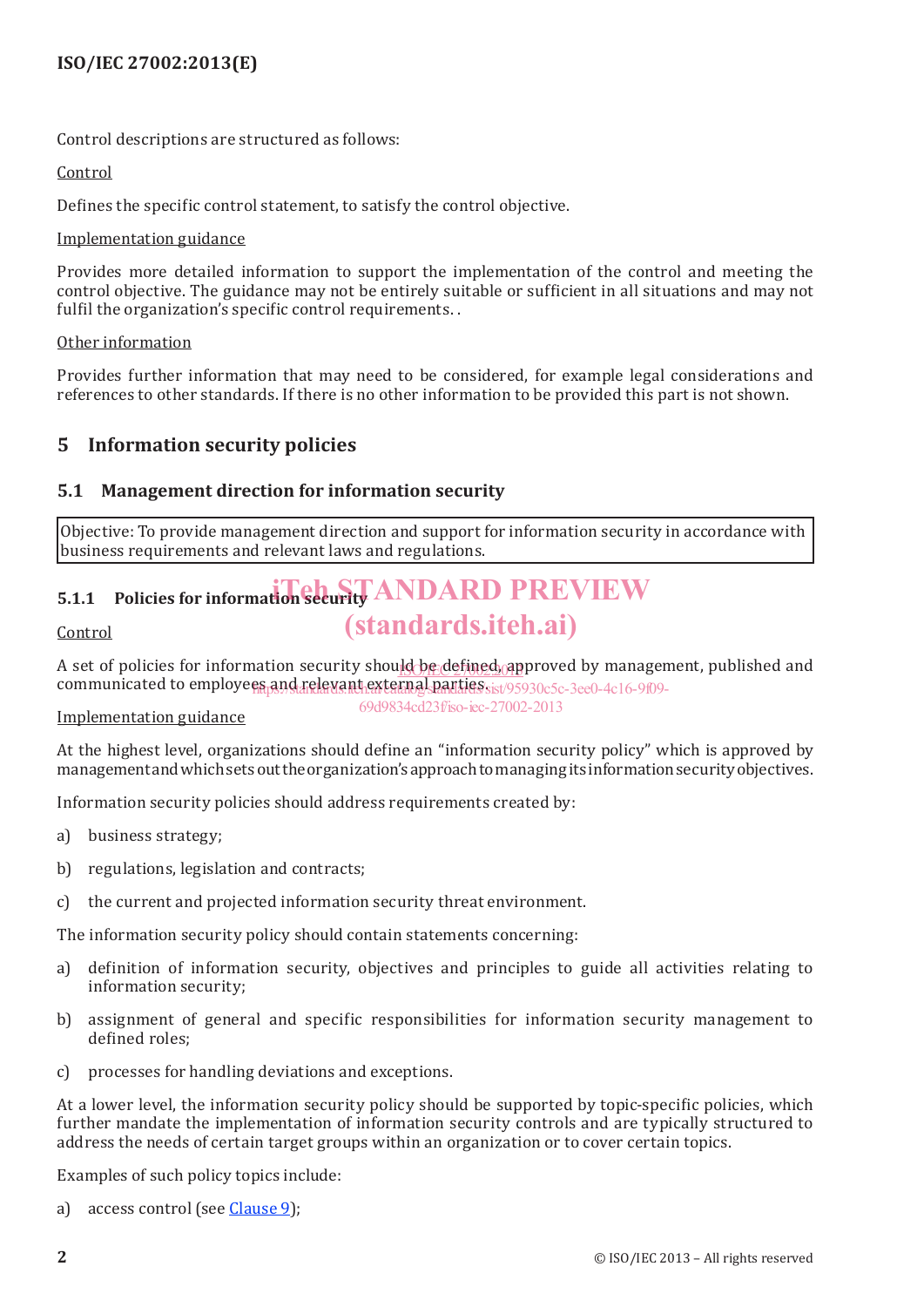- b) information classification (and handling) (see  $8.2$ );
- c) physical and environmental security (see Clause  $11$ );
- d) end user oriented topics such as:
	- 1) acceptable use of assets (see 8.1.3);
	- 2) clear desk and clear screen (see 11.2.9);
	- 3) information transfer (see 13.2.1);
	- 4) mobile devices and teleworking (see 6.2);
	- 5) restrictions on software installations and use (see 12.6.2);
- e) backup (see 12.3);
- f) information transfer (see 13.2);
- g) protection from malware (see 12.2);
- h) management of technical vulnerabilities (see 12.6.1);
- i) cryptographic controls (see Clause 10);
- i) communications security (see Clause 13):
- k) privacy and protection of personally identifiable information (see 18.1.4);
- I) supplier relationships (see Clause 15) ards.itch.ai)

These policies should be communicated to employees and relevant external parties in a form that is relevant, accessible and sunderstandable to sthe antended reader, e.g. in the context of an "information security awareness, education and training programme" (see <mark>7.2.2</mark>).

## Other information

The need for internal policies for information security varies across organizations. Internal policies are especially useful in larger and more complex organizations where those defining and approving the expected levels of control are segregated from those implementing the controls or in situations where a policy applies to many different people or functions in the organization. Policies for information security can be issued in a single "information security policy" document or as a set of individual but related documents.

If any of the information security policies are distributed outside the organization, care should be taken not to disclose confidential information.

Some organizations use other terms for these policy documents, such as "Standards", "Directives" or "Rules".

## **5.1.2 Review of the policies for information security**

#### Control

The policies for information security should be reviewed at planned intervals or if significant changes occur to ensure their continuing suitability, adequacy and effectiveness.

## Implementation guidance

Each policy should have an owner who has approved management responsibility for the development, review and evaluation of the policies. The review should include assessing opportunities for improvement of the organization's policies and approach to managing information security in response to changes to the organizational environment, business circumstances, legal conditions or technical environment.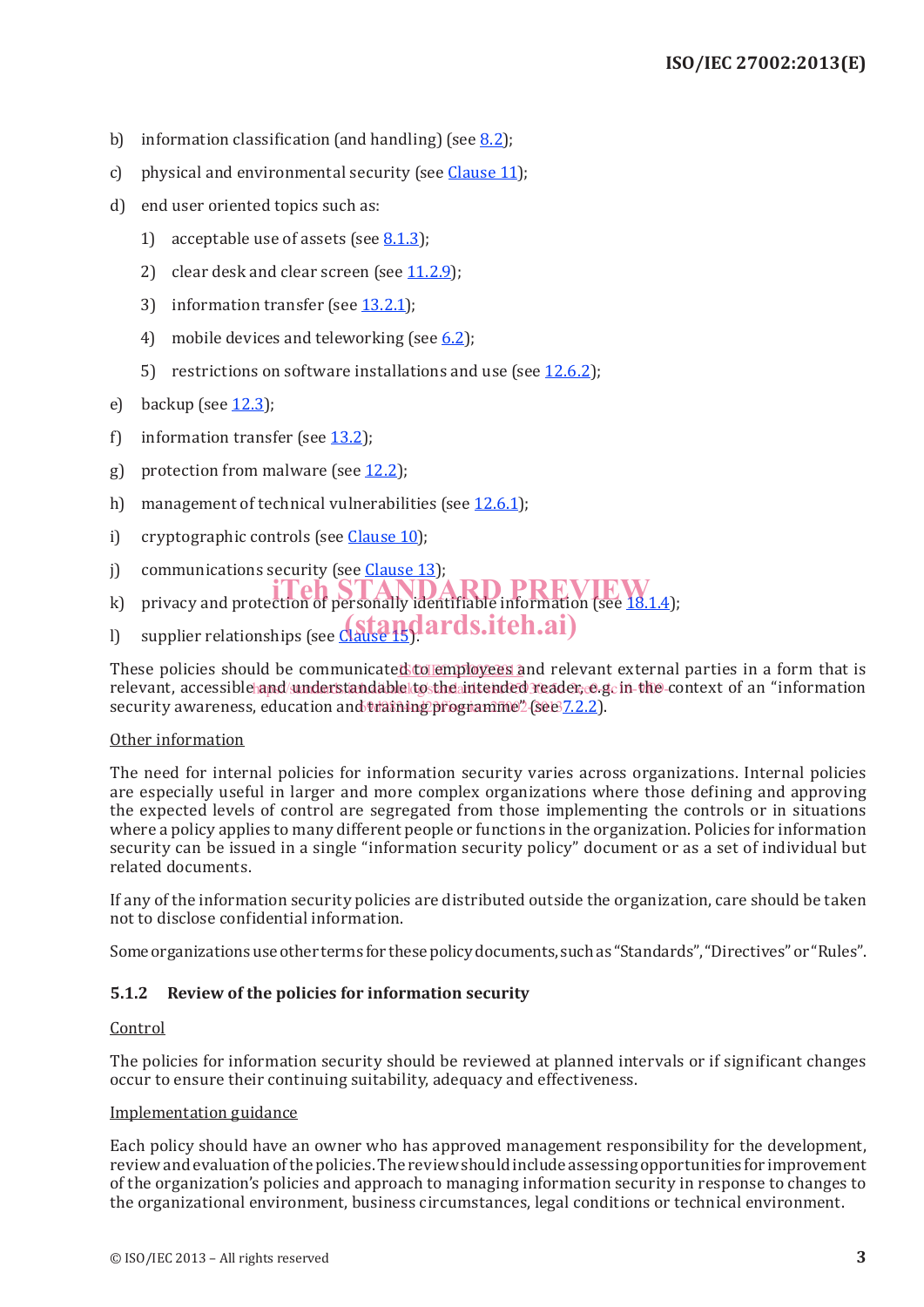The review of policies for information security should take the results of management reviews into account.

Management approval for a revised policy should be obtained.

# **6 Organization of information security**

# **6.1 Internal organization**

Objective: To establish a management framework to initiate and control the implementation and operation of information security within the organization.

# **6.1.1 Information security roles and responsibilities**

# Control

All information security responsibilities should be defined and allocated.

# Implementation guidance

Allocation of information security responsibilities should be done in accordance with the information security policies (see  $\frac{5.1.1}{2}$ ). Responsibilities for the protection of individual assets and for carrying out specific information security processes should be identified. Responsibilities for information security risk management activities and in particular for acceptance of residual risks should be defined. These responsibilities should be supplemented, where necessary, with more detailed guidance for specific<br>sites and information processing facilities. Local responsibilities for the protection of assets and for sites and information processing facilities. Local responsibilities for the protection of assets and for carrying out specific security processes should be defined. iteh.ai)

Individuals with allocated information security responsibilities may delegate security tasks to others. Nevertheless they remain accountable and should determine that any delegated tasks have been correctly performed. https://standards.iteh.ai/catalog/standards/sist/95930c5c-3ee0-4c16-9 69d9834cd23f/iso-iec-27002-2013

Areas for which individuals are responsible should be stated. In particular the following should take place:

- a) the assets and information security processes should be identified and defined;
- b) the entity responsible for each asset or information security process should be assigned and the details of this responsibility should be documented (see  $8.1.2$ );
- c) authorization levels should be defined and documented;
- d) to be able to fulfil responsibilities in the information security area the appointed individuals should be competent in the area and be given opportunities to keep up to date with developments;
- e) coordination and oversight of information security aspects of supplier relationships should be identified and documented.

# Other information

Many organizations appoint an information security manager to take overall responsibility for the development and implementation of information security and to support the identification of controls.

However, responsibility for resourcing and implementing the controls will often remain with individual managers. One common practice is to appoint an owner for each asset who then becomes responsible for its day-to-day protection.

# **6.1.2 Segregation of duties**

**Control**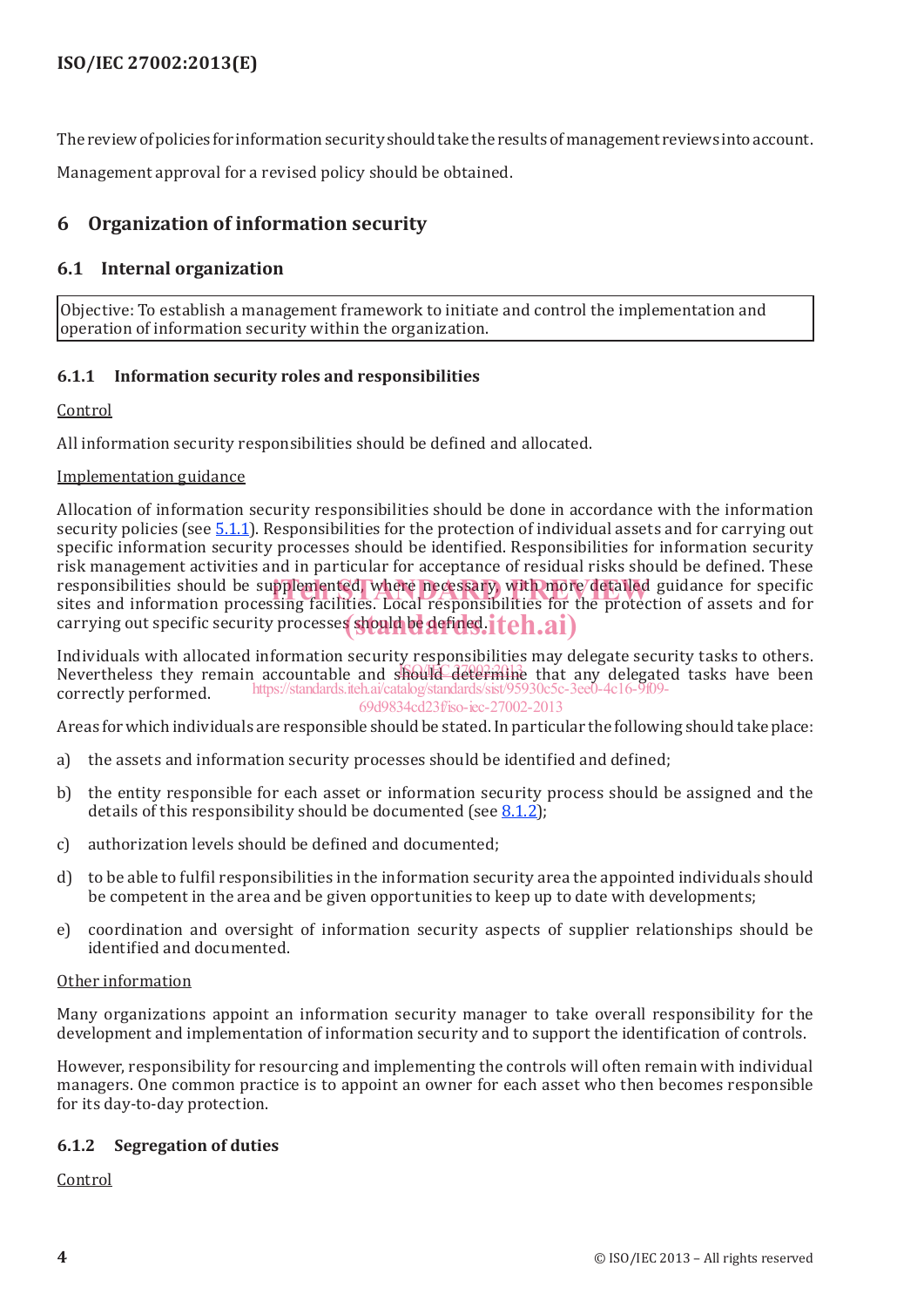Conflicting duties and areas of responsibility should be segregated to reduce opportunities for unauthorized or unintentional modification or misuse of the organization's assets.

#### Implementation guidance

Care should be taken that no single person can access, modify or use assets without authorization or detection. The initiation of an event should be separated from its authorization. The possibility of collusion should be considered in designing the controls.

Small organizations may find segregation of duties difficult to achieve, but the principle should be applied as far as is possible and practicable. Whenever it is difficult to segregate, other controls such as monitoring of activities, audit trails and management supervision should be considered.

#### Other information

Segregation of duties is a method for reducing the risk of accidental or deliberate misuse of an organization's assets.

## **6.1.3 Contact with authorities**

## Control

Appropriate contacts with relevant authorities should be maintained.

#### Implementation guidance

Organizations should have procedures in place that specify when and by whom authorities (e.g. law enforcement, regulatory bodies, supervisory authorities) should be contacted and how identified enforcement, regulatory bodies, supervisory authorities) should be contacted and how identified<br>information security incidents should be reported in a timely manner (e.g. if it is suspected that laws may have been broken).

#### ISO/IEC 27002:2013

**Other information** https://standards.iteh.ai/catalog/standards/sist/95930c5c-3ee0-4c16-9f09-

Organizations under attack from the Internet may need authorities to take action against the attack source.

Maintaining such contacts may be a requirement to support information security incident management (see Clause 16) or the business continuity and contingency planning process (see Clause 17). Contacts with regulatory bodies are also useful to anticipate and prepare for upcoming changes in laws or regulations, which have to be implemented by the organization. Contacts with other authorities include utilities, emergency services, electricity suppliers and health and safety, e.g. fire departments (in connection with business continuity), telecommunication providers (in connection with line routing and availability) and water suppliers (in connection with cooling facilities for equipment).

## **6.1.4 Contact with special interest groups**

#### Control

Appropriate contacts with special interest groups or other specialist security forums and professional associations should be maintained.

#### Implementation guidance

Membership in special interest groups or forums should be considered as a means to:

- a) improve knowledge about best practices and stay up to date with relevant security information;
- b) ensure the understanding of the information security environment is current and complete;
- c) receive early warnings of alerts, advisories and patches pertaining to attacks and vulnerabilities;
- d) gain access to specialist information security advice;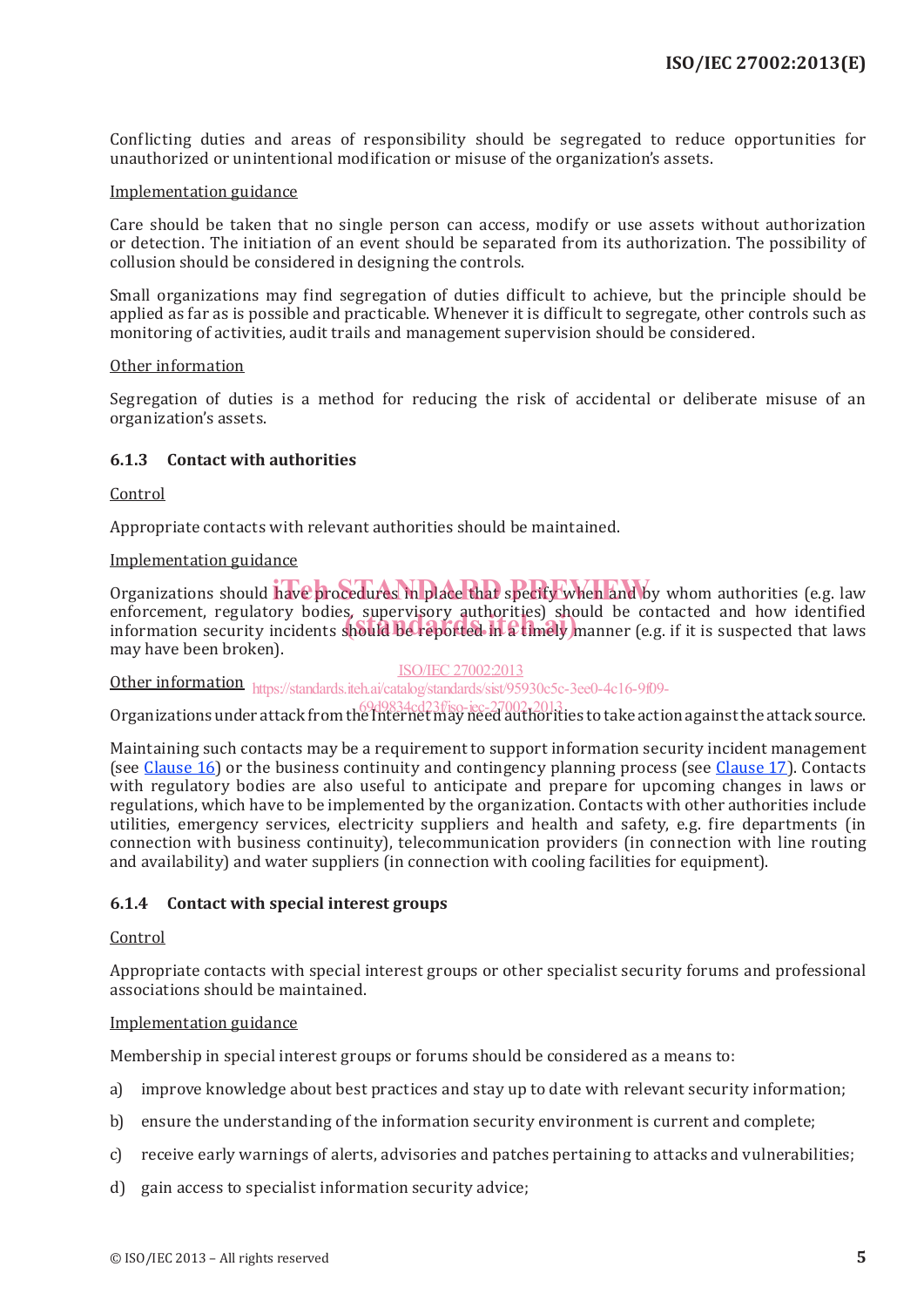- e) share and exchange information about new technologies, products, threats or vulnerabilities;
- f) provide suitable liaison points when dealing with information security incidents (see Clause 16).

# Other information

Information sharing agreements can be established to improve cooperation and coordination of security issues. Such agreements should identify requirements for the protection of confidential information.

## **6.1.5 Information security in project management**

## Control

Information security should be addressed in project management, regardless of the type of the project.

## Implementation guidance

Information security should be integrated into the organization's project management method(s) to ensure that information security risks are identified and addressed as part of a project. This applies generally to any project regardless of its character, e.g. a project for a core business process, IT, facility management and other supporting processes. The project management methods in use should require that:

- a) information security objectives are included in project objectives;
- b) an information security risk assessment is conducted at an early stage of the project to identify necessary controls;
- c) information security is part of all phases of the applied project methodology. iTeh STANDARD PREVIEW
	-

Information security is part of an phases of the applied project methodology.<br>
(**standards.iteh.ai**)<br>
Information security implications should be addressed and reviewed regularly in all projects. Responsibilities for information security should be defined and allocated to specified roles defined in<br>the project management methods the project management methods.

https://standards/sist/95930c5c-3ee0-4c16-9f09-

69d9834cd23f/iso-iec-27002-2013

# **6.2 Mobile devices and teleworking**

Objective: To ensure the security of teleworking and use of mobile devices.

# **6.2.1 Mobile device policy**

# Control

A policy and supporting security measures should be adopted to manage the risks introduced by using mobile devices.

# Implementation guidance

When using mobile devices, special care should be taken to ensure that business information is not compromised. The mobile device policy should take into account the risks of working with mobile devices in unprotected environments.

The mobile device policy should consider:

- a) registration of mobile devices;
- b) requirements for physical protection;
- c) restriction of software installation;
- d) requirements for mobile device software versions and for applying patches;
- e) restriction of connection to information services;